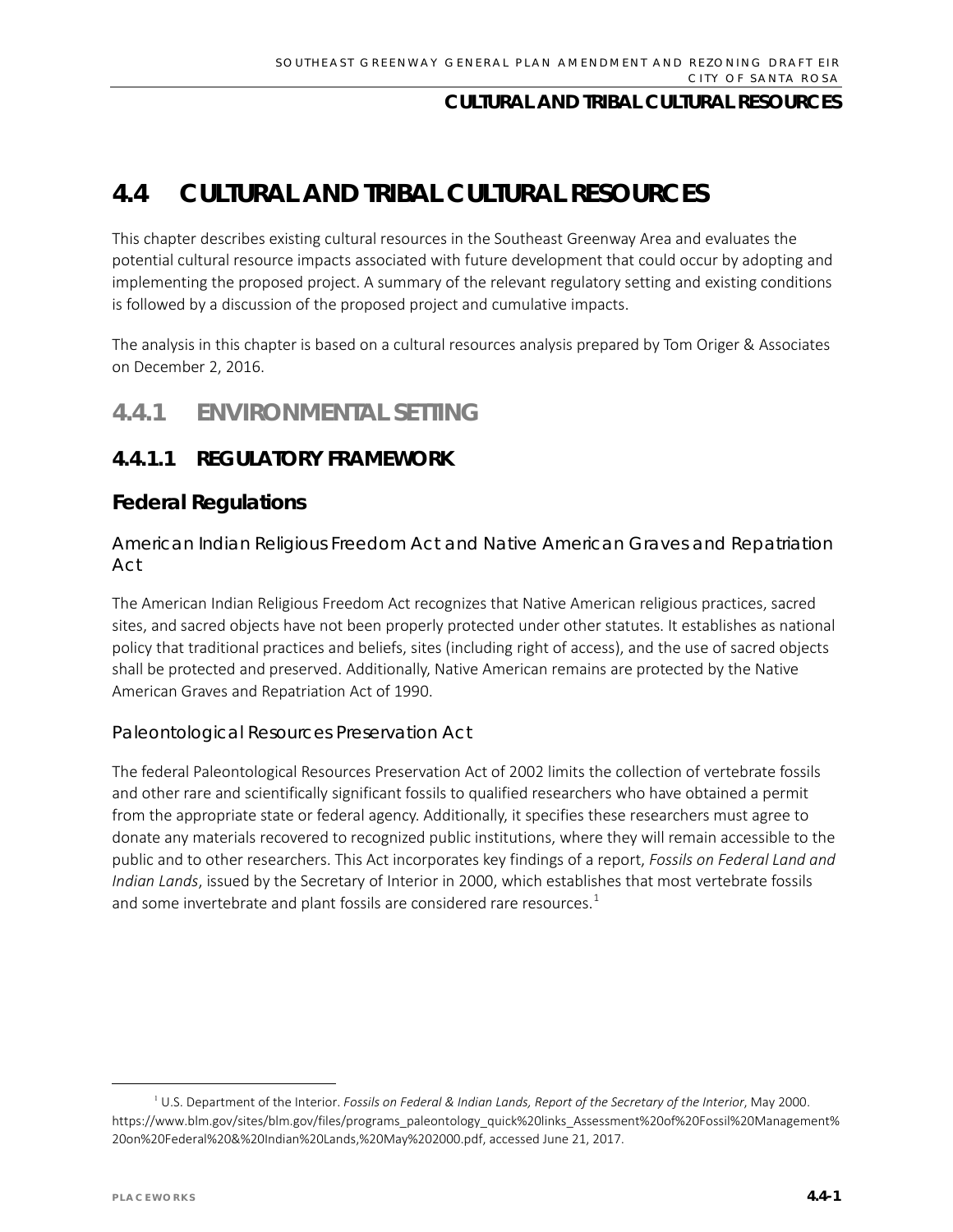# **State Regulations**

#### *California Environmental Quality Act*

California State law provides for the protection of cultural resources by requiring evaluations of the significance of prehistoric and historic resources identified in documents prepared consistent with CEQA. The CEQA Statute is contained in Public Resources Code (PRC) 21000 to 21177 and the CEQA Guidelines are contained in CCR, Title 14, Division 6, Chapter 3, Sections 15000 to 15387.

Under CEQA, a cultural resource is considered a "historical resource" if it meets any of the criteria found in Section 15064.5(a) of the CEQA Guidelines. Under CEQA, the lead agency determines whether projects may have a significant effect on archaeological and historical resources. CEQA Guidelines Section 15064.5 defines what constitutes a historical resource, including: (1) a resource determined by the State Historical Resources Commission to be eligible for the California Register of Historical Resources (including all properties on the National Register); (2) a resource included in a local register of historical resources, as defined in Public Resources Code (PRC) Section 5020.1(k); (3) a resource identified as significant in a historical resource survey meeting the requirements of PRC Section 5024.1(g); or (4) any object, building, structure, site, area, place, record, or manuscript that the City determines to be historically significant or significant in the architectural, engineering, scientific, economic, agricultural, educational, social, political, military, or cultural annals of California, provided the City's determination is supported by substantial evidence in light of the whole record. Generally, a resource shall be considered to be historically significant if it meets the criteria for listing on the California Register.

If the lead agency determines that a project may have a significant effect on a historical resource, the project is determined to have a significant effect on the environment, and these effects must be addressed. However, no further environmental review needs to be completed if, under the qualifying criteria, a cultural resource is not found to be a historical resource or unique archaeological resource.

#### *Public Resources Code Section 5097.5*

California Public Resources Code (PRC) Section 5097.5 prohibits "knowing and willful" excavation or removal of any "vertebrate paleontological site…or any other archaeological, paleontological or historical feature, situated on public lands, except with express permission of the public agency having jurisdiction over such lands." Public lands are defined to include lands owned by or under the jurisdiction of the State or any city, county, district, authority, or public corporation, or any agency thereof.

#### *State Laws Pertaining to Human Remains*

Any human remains encountered during ground-disturbing activities are required to be treated in accordance with California Code of Regulations Section 15064.5(e) (CEQA), Public Resources Code Section 5097.98, California Health and Safety Code Section 7050.5. California law protects Native American burials, skeletal remains, and associated grave goods regardless of their antiquity, and provides for the sensitive treatment and disposition of those remains. Specifically, Section 7050.5 of the California Health and Safety Code states that in the event of discovery or recognition of any human remains in any location other than a dedicated cemetery, there shall be no further excavation or disturbance of the site or any nearby area reasonably suspected to overlie adjacent remains until the coroner of the county in which the remains are discovered has determined whether or not the remains are subject to the coroner's authority.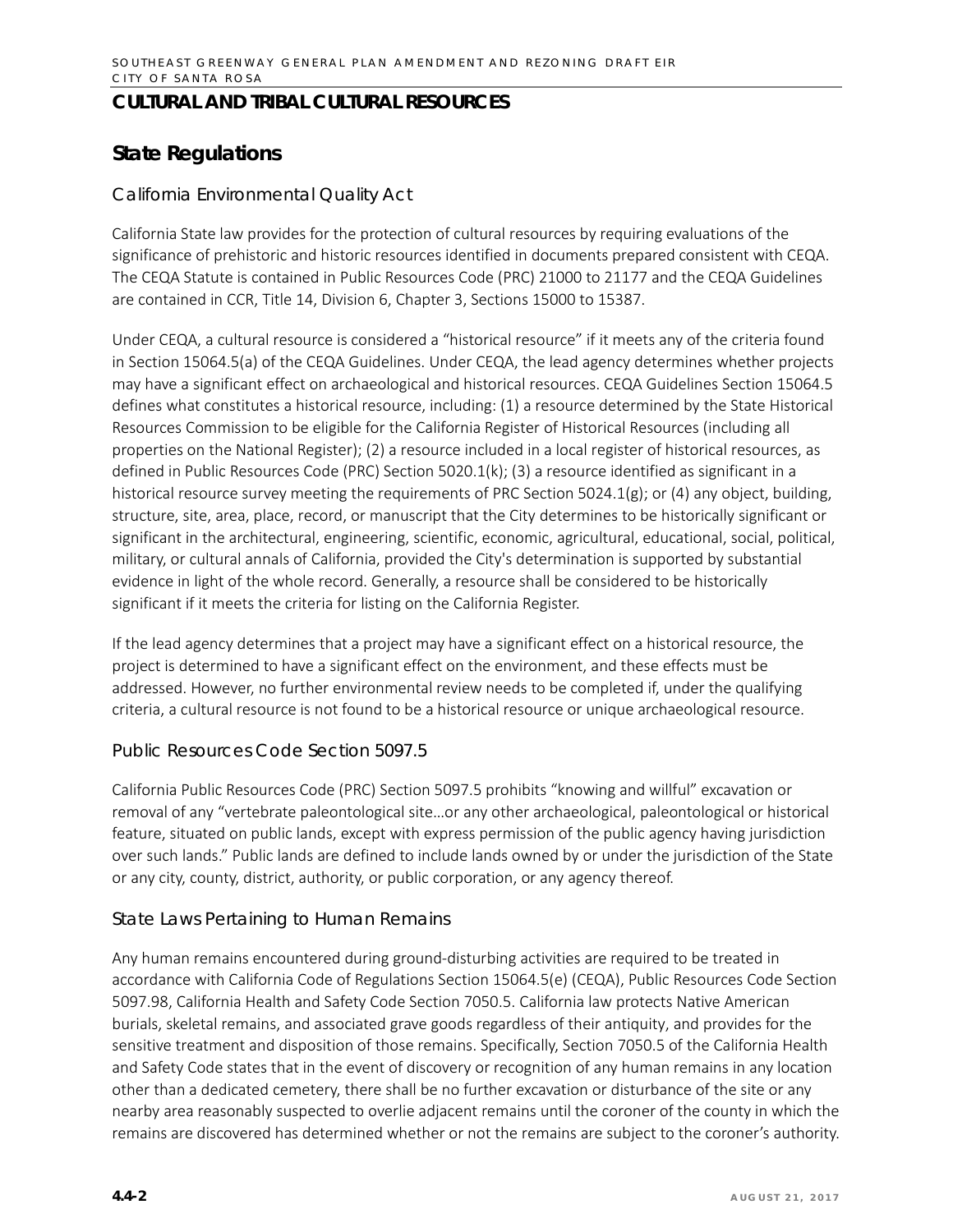If the human remains are determined to be of Native American origin, the county coroner must contact the California Native American Heritage Commission (NAHC) within 24 hours of this identification. An NAHC representative will then identify a Native American Most Likely Descendant to inspect the site and provide recommendations for the proper treatment of the remains and associated grave goods. In addition, CEQA Guidelines Section 15064.5 specifies the procedures to be followed in case of the discovery of human remains on non-federal land. The disposition of Native American burials falls within the jurisdiction of the NAHC.

#### *Senate Bill 18*

Senate Bill (SB) 18, signed into law in September 2004, requires local (city and county) governments to consult with California Native American tribes to aid in the protection of traditional tribal cultural places through local land use planning.<sup>[2](#page-2-0)</sup> The intent of SB 18 is to provide California Native American tribes an opportunity to participate in local land use decisions at an early planning stage, for the purpose of protecting or mitigating impacts to cultural places. The consultation and notice requirements apply to adoption and amendment of both general plans (Government Code Section 65300 et seq.) and specific plans (Government Code Section 65450 et seq.). Specifically, Government Code Section 65352.3 requires local governments, prior to making a decision to adopt or amend a general plan, to consult with California Native American tribes identified by the NAHC for the purpose of protecting or mitigating impacts to cultural places. As previously discussed, the NAHC is the State agency responsible for the protection of Native American burial and sacred sites.

### *Assembly Bill 52*

Assembly Bill 52 (AB 52), the Native American Historic Resource Protection Act, sets forth a proactive approach intended to reduce the potential for delay and conflicts between Native American and development interests. Projects subject to AB 52 are those that file a notice of preparation for an EIR or notice of intent to adopt a negative or mitigated negative declaration on or after July 1, 2016. AB 52 adds tribal cultural resources (TCR) to the specific cultural resources protected under CEQA. Under AB 52, a TCR is defined as a site, feature, place, cultural landscape (must be geographically defined in terms of size and scope), sacred place, or object with cultural value to a California Native American tribe that is either included or eligible for inclusion in the California Register, or included in a local register of historical resources. A Native American Tribe or the lead agency, supported by substantial evidence, may choose at its discretion to treat a resource as a TCR. AB 52 also mandates lead agencies to consult with tribes, if requested by the tribe, and sets the principles for conducting and concluding consultation.

# **Local Regulations**

### *General Plan 2035*

The Historic Preservation (HP) element of the General Plan 2035 includes the following goals and policies specific the cultural resources and applicable to the proposed project:

Goal HP-A: Protect Native American heritage.

 $\overline{a}$ 

<span id="page-2-0"></span> $^{2}$  SB 18 amended Government Sections 65040.2, 65092, 65351, 65352, and 65560, and added Sections 65352.3, 653524, and 65562.5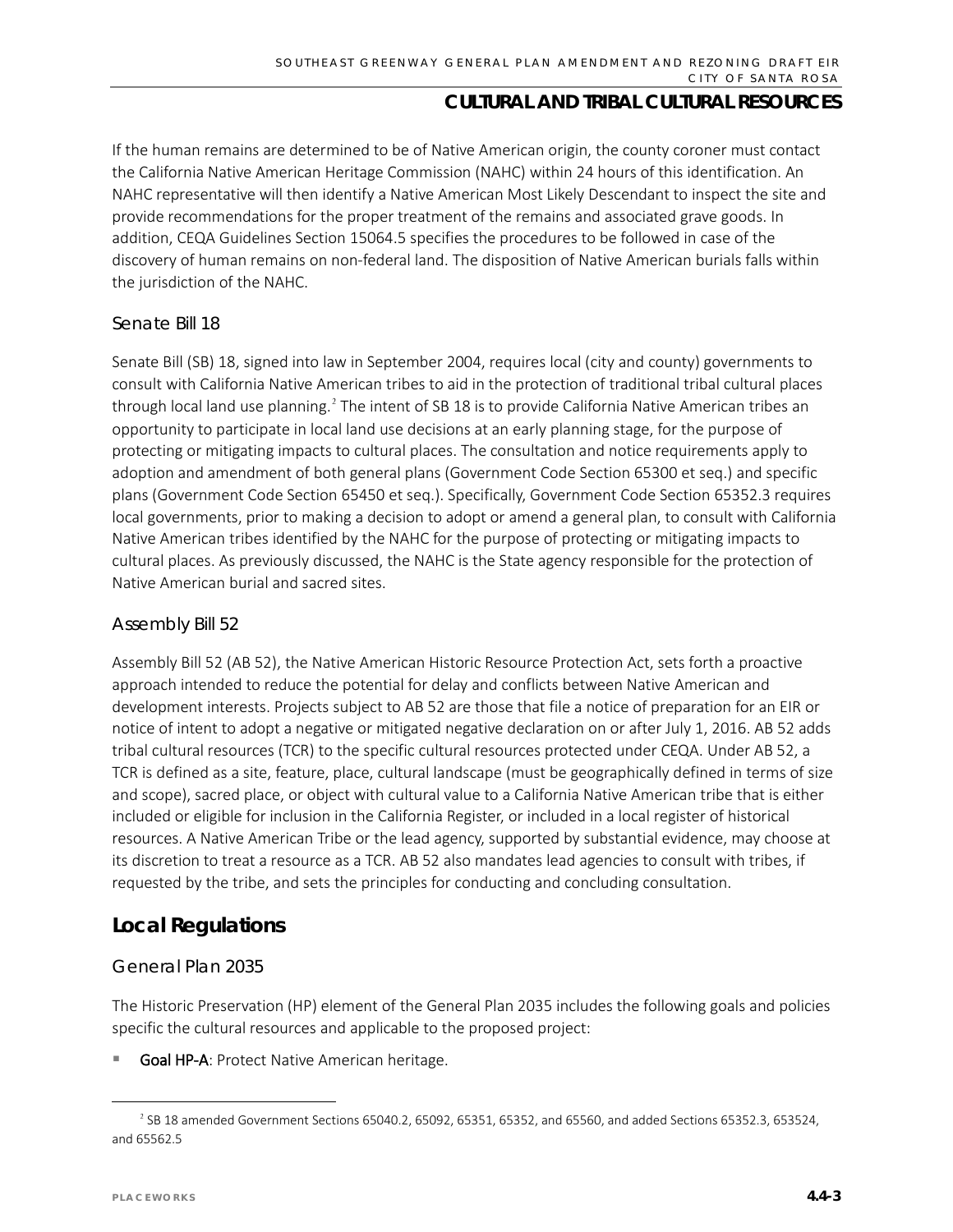- Policy HP-A-1: Review proposed developments and work in conjunction with the California Historical Resources Information System, Northwest Information Center at Sonoma State University, to determine whether project areas contain known archeological resources, either prehistoric and/or historic-era, or have the potential for such resources.
- Policy HP-A-2: Require that project areas found to contain significant archeological resources be examines by a qualified consulting archaeologist for recommendations concerning protection and preservation.
- Policy HP-A-3: If cultural resources are encountered during development, work should be halted to avoid the materials and their context until a qualified consulting archaeologist and Native American representative (if appropriate) have evaluated the situation, and recorded identified cultural resources and determined suitable mitigations measures.
- Policy HP-A-4: Consult with local Native American tribes to identify, evaluate, and appropriately address cultural resources and tribal sacred sites through the development review process.
- Policy HP-A-5: Ensure that Native American human remains are treated with sensitivity and dignity and assure compliant with the provisions of California Health and Safety Code Section 7050.5 and California Public Resources Code Section 5097.98.

# **4.4.1.2 EXISTING CONDITIONS**

# **Methodology**

### *Archival Research*

Archival research included examination of the library and project files at Tom Origer & Associates. A review was completed of the archaeological site base maps and records, survey reports, and other materials on file at the Northwest Information Center (NWIC), Sonoma State University, Rohnert Park (NWIC File No. 16-0157). Sources of information included but were not limited to the current listings of properties on the National Register of Historic Places (National Register), California Historical Landmarks, California Register of Historical Resources (California Register), and California Points of Historical Interest as listed in the Office of Historic Preservation's *Historic Property Directory* (OHP 2012).

An examination of historical maps was conducted to gain insight into the nature and extent of historical development in the Southeast Greenway Area and general vicinity. Maps ranged from hand-drawn maps from the 1800s to topographic maps issued by the United States Geological Survey (USGS) and the United States Army Corps of Engineers (USACE).

#### *Outreach to Native American Tribes*

In compliance with SB 18, a letter was sent to the NAHC seeking information from the sacred lands files, which track Native American cultural resources, and the names of Native American individuals and groups that would be appropriate to contact regarding this project. The NAHC replied with a letter dated August 12, 2016, in which they indicated that the sacred land file has no information about the presence of Native American cultural resources in the immediate project area, and provided a list of Native American contacts (groups and individuals) who may have information regarding known and recorded sites. Letters were also sent to the following contacts: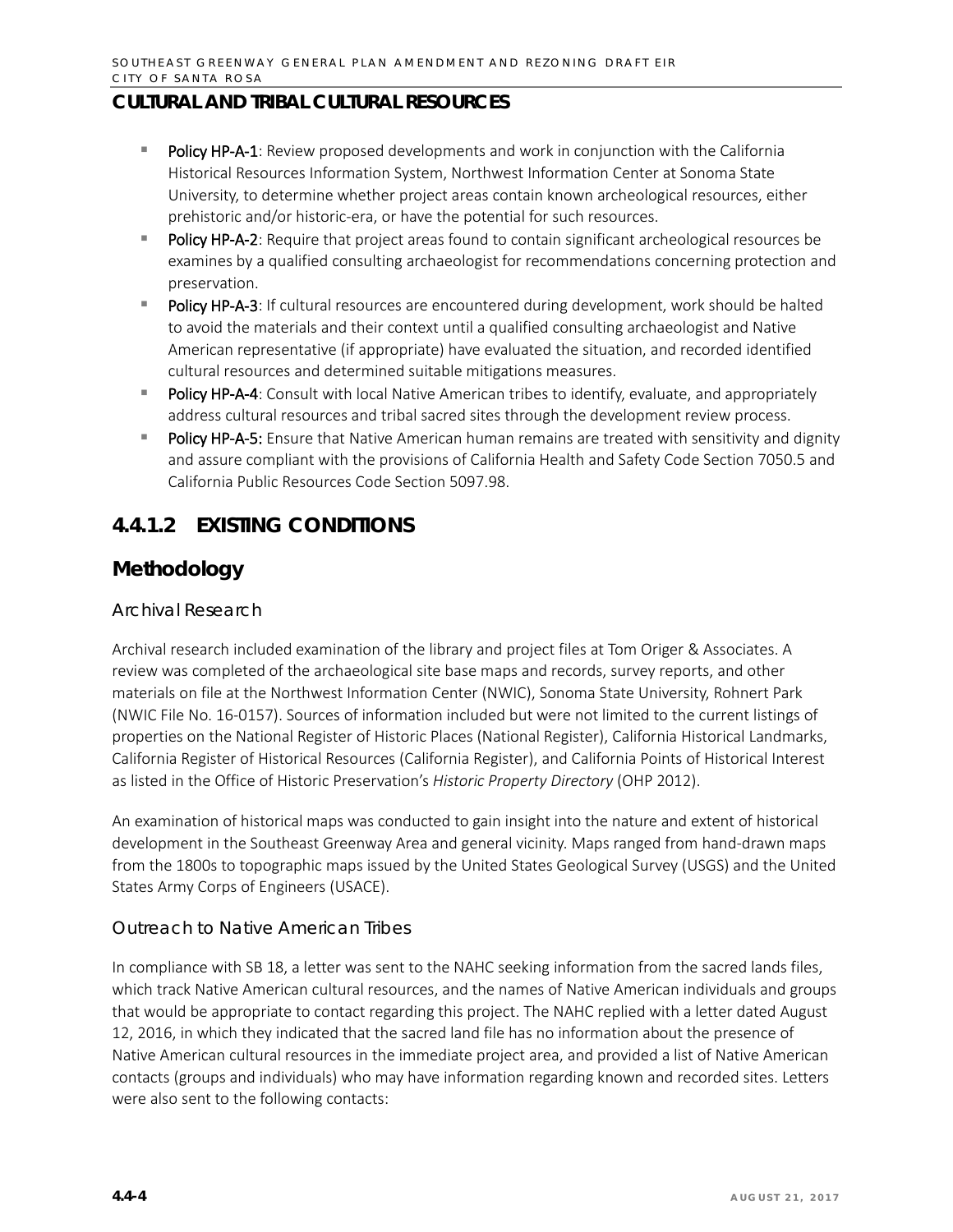- Federated Indians of Graton Rancheria
- **Lytton Rancheria of California**
- Greg Sarris
- Gene Buvelot
- Marjorie Mejia
- Buffy McQuillen
- Peter Nelson

A log of contact efforts is provided in Appendix D, Cultural Resources Data, of this Draft EIR, along with copies of all responses received.

In response to AB 52, the City has not received any request from any Tribes in the in the geographic area with which it is traditionally and culturally affiliated with or otherwise to be notified about projects in the City of Santa Rosa. Nonetheless, the evaluation of potential impacts to TCRs is addressed below in Section 4.4.3, Impact Discussion, of this chapter.

#### *On-Site Field Survey*

An intensive field survey was completed by the California Department of Transportation (Caltrans) from July 10 to July 18, 2014. Approximately 90 percent of the project site was examined by walking along transects in 10-meter intervals. Visibility was generally good with 75 percent of observable ground surface. Where needed, a trowel was used to clear small patches of vegetation so that the ground surface could be inspected. Tom Origer & Associates conducted a follow-up field survey on September 27, 2016, to reexamine locations of buildings shown on historical maps. These areas were surveyed by walking along transects in 15-meter intervals. Visibility ranged from good to poor with 80 percent of observable ground surface. Where needed, a hoe was used to clear small patches of vegetation so that the ground surface could be inspected.

# **Paleontological Resources**

Paleontological resources (fossils) are the remains and/or traces of prehistoric plant and animal life exclusive of human remains or artifacts. Fossil remains such as bones, teeth, shells, and wood are found in the geologic deposits (rock formations) in which they were originally buried. Paleontological resources represent a limited, non-renewable, sensitive scientific and educational resource.

The potential for fossil remains at a location can be predicted through previous correlations that have been established between the fossil occurrence and the geologic formations within which they are buried. For this reason, knowledge of the geology of a particular area and the paleontological resource sensitivity of particular rock formations, make it possible to predict where fossils will or will not be encountered.

The natural geology of the project site is comprised of Holocene epoch (11,700 years ago to present) alluvial and terrace deposits, Holocene and/or Pleistocene (2.5 million years ago to present) alluvial fan and terrace deposits, Petaluma Formation deposits that date back to the Pliocene and Miocene epochs (23 to 2.5 million years ago), and Sonoma Volcanics that also that date back to the Pliocene and Miocene epochs. A previous study conducted by Far Western Anthropological Research Group Inc., indicated that buried prehistoric archaeological sites are likely to be found within or underneath Holocene-age depositional land forms. In addition, prehistoric settlements associated with these landforms tend to be located near San Francisco and San Pablo bays and along major, inland watercourses. Although Holoceneage landforms have the potential to contain buried archaeological deposits, the probability of encountering such resources varies significantly.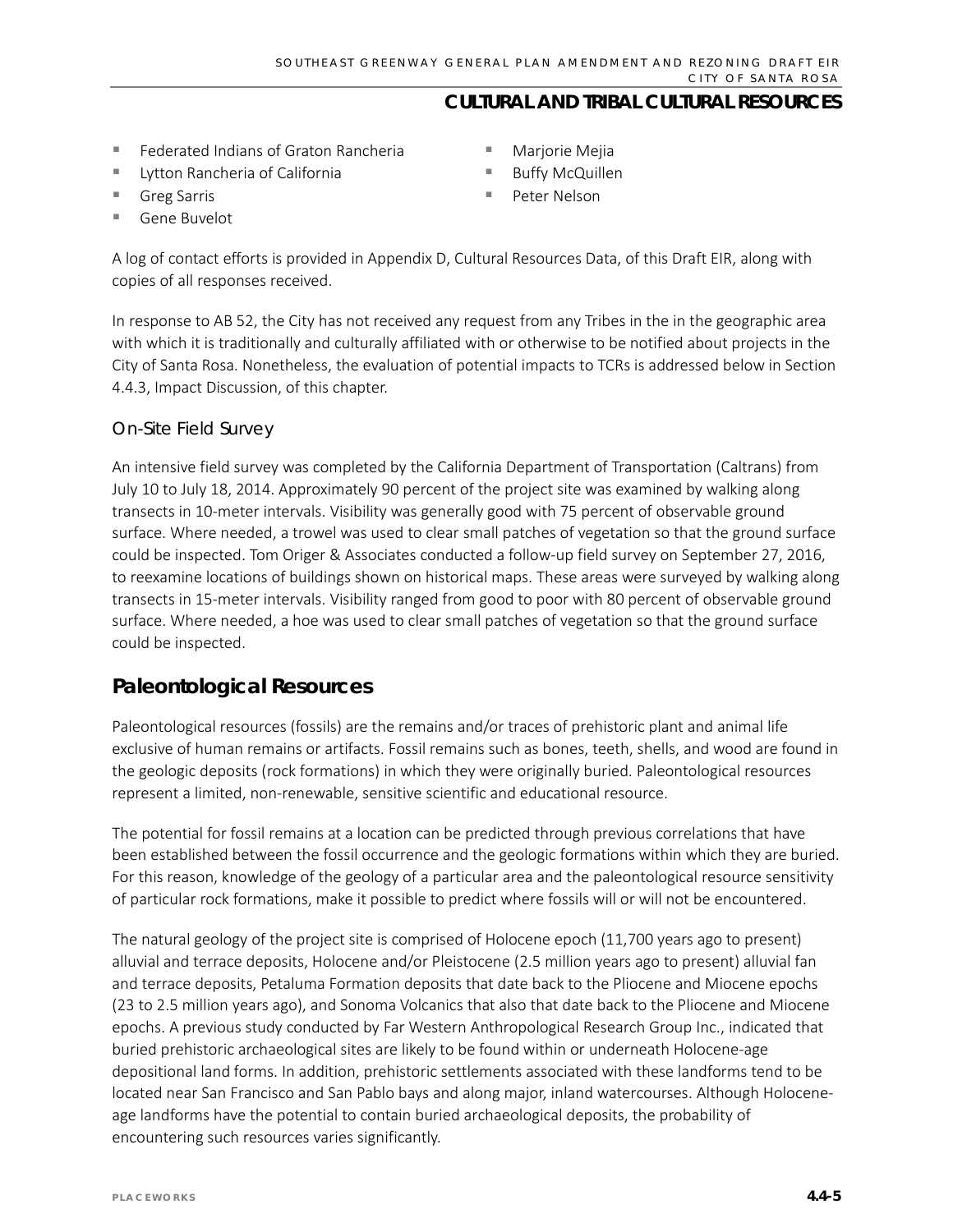# **Archaeological Resources**

At the time of European settlement, the project site was included in the territory controlled by the Southern Pomo (Pomo). The Pomo were hunter-gatherers who lived in rich natural environments that allowed for dense populations with complex social structures. They settled in large, permanent villages along with seasonal camps and task-specific sites. Primary village sites were occupied continually throughout the year and other sites were visited in order to procure particular resources that were especially abundant or available only during certain seasons. Sites were often situated near sources of fresh water in ecotones where plant and animal life were diverse and abundant.

Based on the result of pre-field research, it is possible that prehistoric and, to a lesser extent, historicperiod archeological resources could be found on the project site. Prehistoric archaeological site indicators expected to be found in the region include, but are not limited to: obsidian and chert flakes and chipped stone tools, grinding and mashing implements, such as slabs and handstones, and mortars and pestles, bedrock outcrops and boulders with mortar cups; and locally darkened soils containing some of the previously listed items plus fragments of bone, shellfish, and fire affected stones.

# **Historical Resources**

Historic resources include sites, structures, districts, landmarks, or other physical evidence of past human activity generally greater than 50 years old. Santa Rosa has a rich architectural heritage spanning many periods, with Mexican Period adobes, 19th century Gothic, Greek Revival and Italianate houses, turn of the century Stick/Eastlake styles, early 20th century Craftsman and California bungalows, 1920s Spanish Revival, and 1930s art deco buildings. The city's eclectic collection of different styles and periods is represented by numerous well preserved structures, which form part of the city's character and identity.<sup>[3](#page-5-0)</sup> To recognize individual properties and whole neighborhoods as key components of the City's heritage, the City established 21 landmarks and 8 designated historic preservations districts. The project site is not recognized as a landmark nor located within a designated historic preservation district.<sup>[4](#page-5-1)</sup>

Archival research indicated that a total of seven buildings were present on the project site between 1916 and 1968. The on-site field survey confirmed that these buildings are no longer present on the project site. However, due to the extensive history in the area, there is a high potential to find historic period site indicators such as: fragments of glass, ceramic, and metal objects; milled and split lumber; and structure and feature remains such as building foundations and discrete trash deposits.

# **4.4.2 STANDARDS OF SIGNIFICANCE**

Implementation of the proposed project would result in a significant cultural resource impact if it would:

- 1. Cause a substantial adverse change in the significance of a historical resource as defined in 15064.5.
- 2. Cause a substantial adverse change in the significance of an archeological resource pursuant to 15064.5.

<span id="page-5-1"></span><span id="page-5-0"></span>l

<sup>&</sup>lt;sup>3</sup> City of Santa Rosa, Santa Rosa General Plan 2035, Element 11, Historic Preservation, page 11-2.

<sup>4</sup> City of Santa Rosa, Santa Rosa General Plan 2035, Element 11, Historic Preservation, page 11-2 and 11-4.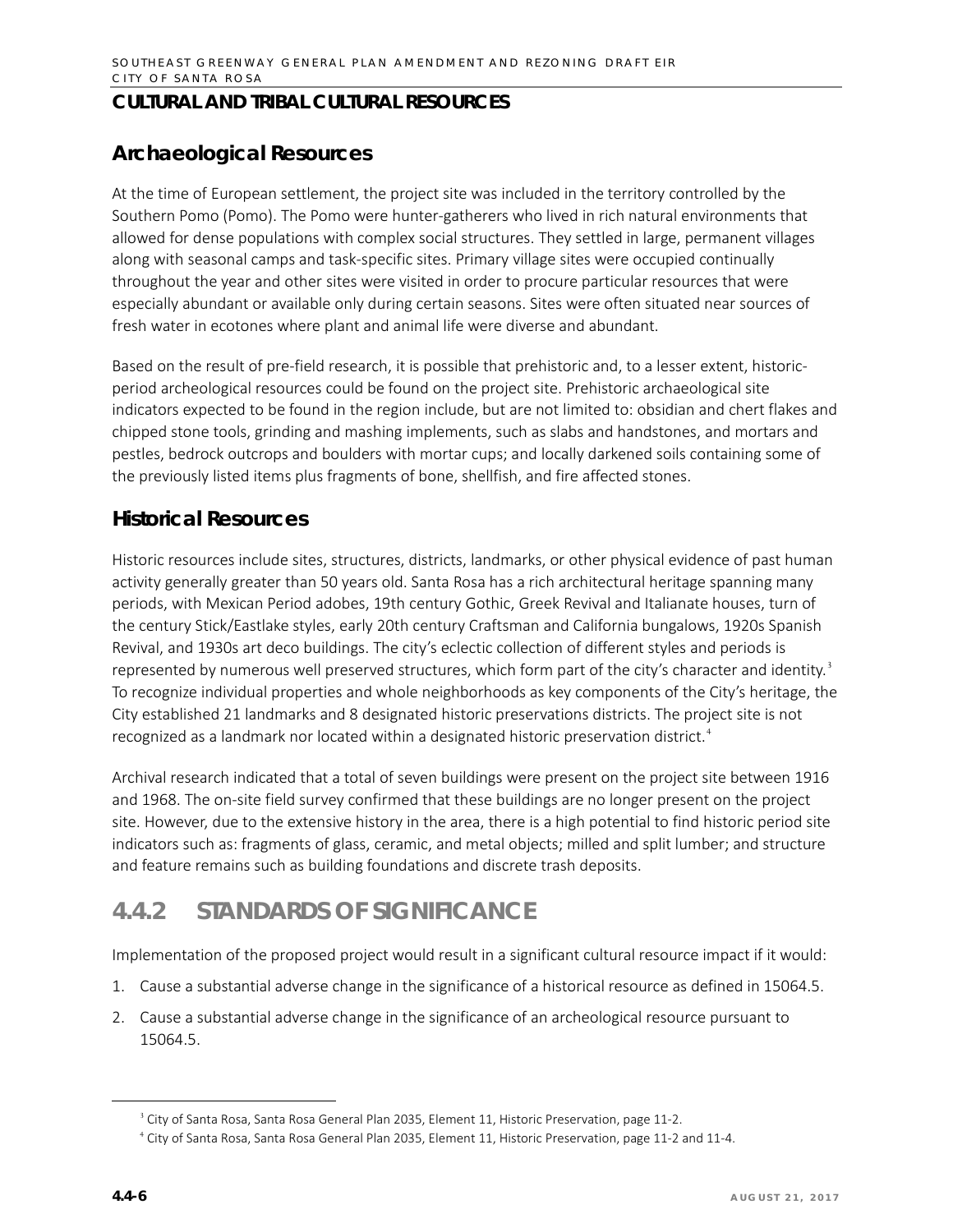- 3. Directly or indirectly destroy a unique paleontological resource or site or unique geologic feature.
- 4. Disturb any human remains, including those interred outside of dedicated cemeteries.
- 5. Would the project cause a substantial adverse change in the significance of a tribal cultural resource, defined in Public Resources Code section 21074 as either a site, feature, place, cultural landscape that is geographically defined in terms of the size and scope of the landscape, sacred place, or object with cultural value to a California Native American tribe, and that is:
	- Listed or eligible for listing in the California Register of Historical Resources, or in a local register of historical resources as defined in Public Resources Code section 5020.1(k), or
	- A resource determined by the lead agency, in its discretion and supported by substantial evidence, to be significant pursuant to criteria set forth in subdivision (c) of Public Resources Code Section 5024.1. In applying the criteria set forth in subdivision (c) of Public Resource Code Section 5024.1, the lead agency shall consider the significance of the resource to a California Native American tribe.

# **4.4.3 IMPACT DISCUSSION**

### **CULT-1 Implementation of the proposed project would not cause a substantial adverse change in the significance of a historical resource pursuant to CEQA Guidelines Section 15064.5.**

The types of cultural resources that meet the definition of historical resources under CEQA Section 21084.46 generally consist of districts, sites, buildings, structures, and objects that are significant for their traditional, cultural, and/or historical associations. Under CEQA, both prehistoric and historic-period archaeological sites may qualify based on historical associations.<sup>[5](#page-6-0)</sup> As such, the two main historical resources that are subject to impact, and that may be impacted by implementation of the proposed project, are historical archaeological deposits and historical architectural resources. Impacts to archaeological resources are discussed under impact discussion CULT-2 below.

As discussed above, there are no existing structures on the project site. Additionally, the project site is not located within a historic preservation district nor is it identified as a historic landmark.<sup>[6](#page-6-1)</sup> Therefore, with no historical resources on the project site, there would *no impact* as a result project implementation.

#### Significance Without Mitigation: No impact.

l

<span id="page-6-1"></span><span id="page-6-0"></span> $5$  California Code of Regulations (CCR), Title 14, Chapter 3, Section 15064.5(c), Determining the Significance of Impacts on Historical and Unique Archaeological Resources.

 $6$  City of Santa Rosa, Santa Rosa General Plan 2035, Element 11, Historic Preservation, page 11-2 and 11-4.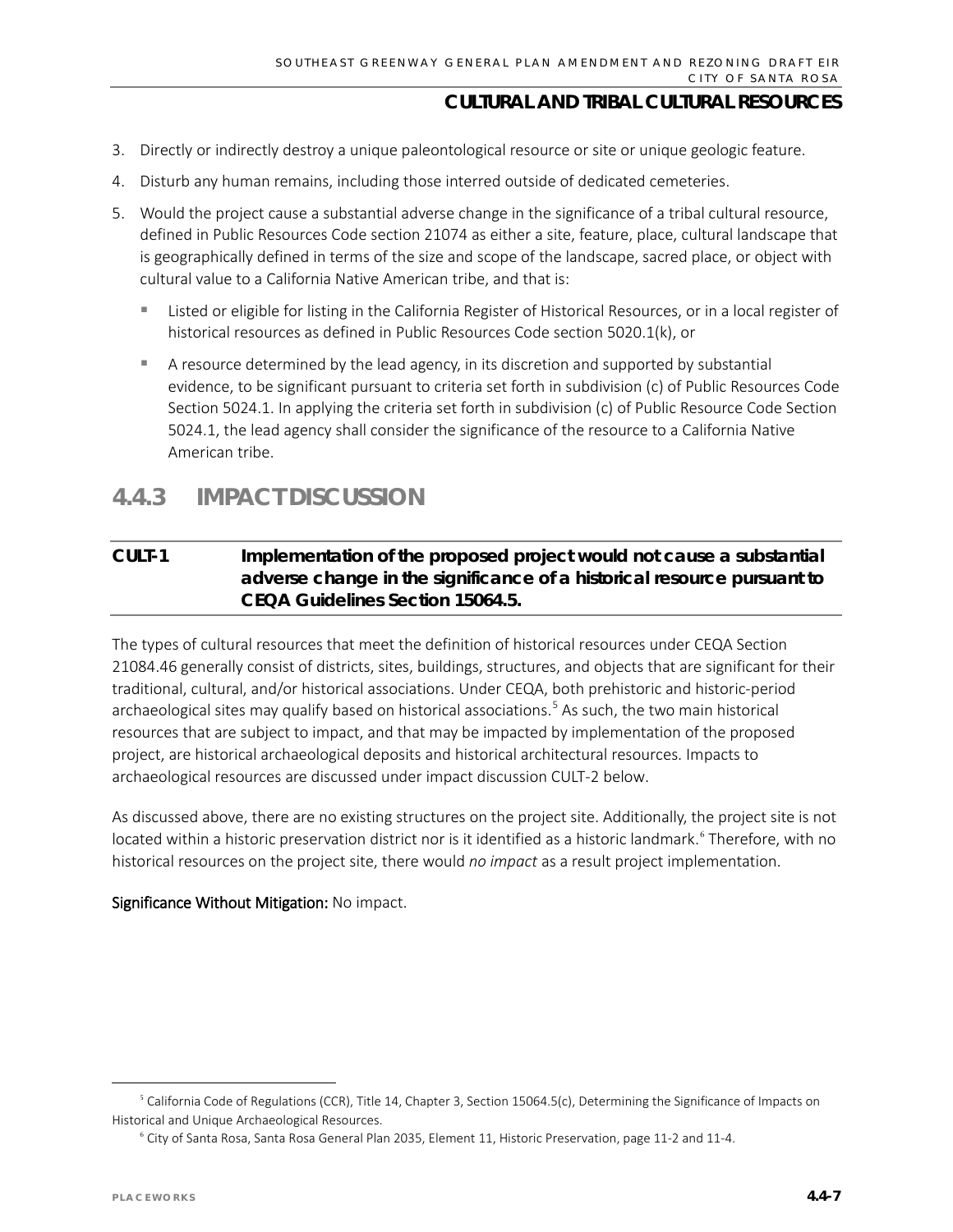## **CULT-2 Implementation of the proposed project would not cause a substantial adverse change in the significance of an archeological resource pursuant to CEQA Guidelines Section 15064.5.**

Archaeological deposits that meet the definition of historical resource under CEQA Section 21084.1 or CEQA Guidelines Section 15064.5 could be present within the project site and could be damaged or destroyed by ground-disturbing construction activities (e.g., site preparation, grading, excavation, and trenching for utilities) associated with implementation of the proposed project. Should this occur, the ability of the deposits to convey their significance, either as containing information about prehistory or history, or as possessing traditional or cultural significance to Native American or other descendant communities, would be materially impaired.

As discussed above, archival research indicated prehistoric and, to a lesser extent, historic-period archeological resources could be found on the project site. Therefore, it is possible that unknown buried archaeological materials could be found during ground-disturbing construction activities, including unrecorded Native American prehistoric archaeological materials. While the General Plan 2035 Historic Preservation policies (listed above) includes direction for the protection of archeological resources, ground-disturbing activities associated with implementation of the proposed project could have the potential to uncover and damage or destroy unknown resources. This is a *significant* impact.

Impact CULT-2: Implementation of the proposed project would have the potential to cause a significant impact to an unknown archaeological resource pursuant to CEQA Guidelines Section 15064.5.

Mitigation Measure CULT-2: If any prehistoric or historic subsurface cultural resources are discovered during ground-disturbing activities, all work within 50 feet of the resources shall be halted and a qualified archaeologist shall be consulted to assess the significance of the find according to CEQA Guidelines Section 15064.5. If any find is determined to be significant, representatives from the City and the archaeologist would meet to determine the appropriate avoidance measures or other appropriate mitigation. All significant cultural materials recovered shall be, as necessary and at the discretion of the consulting archaeologist, subject to scientific analysis, professional museum curation, and documentation according to current professional standards. In considering any suggested mitigation proposed by the consulting archaeologist to mitigate impacts to historical resources or unique archaeological resources, the City shall determine whether avoidance is necessary and feasible in light of factors such as the nature of the find, proposed project design, costs, and other considerations. If avoidance is infeasible, other appropriate measures (e.g., data recovery) would be instituted. Work may proceed on other parts of the project site while mitigation for historical resources or unique archaeological resources is being carried out.

Significance With Mitigation: Less than significant.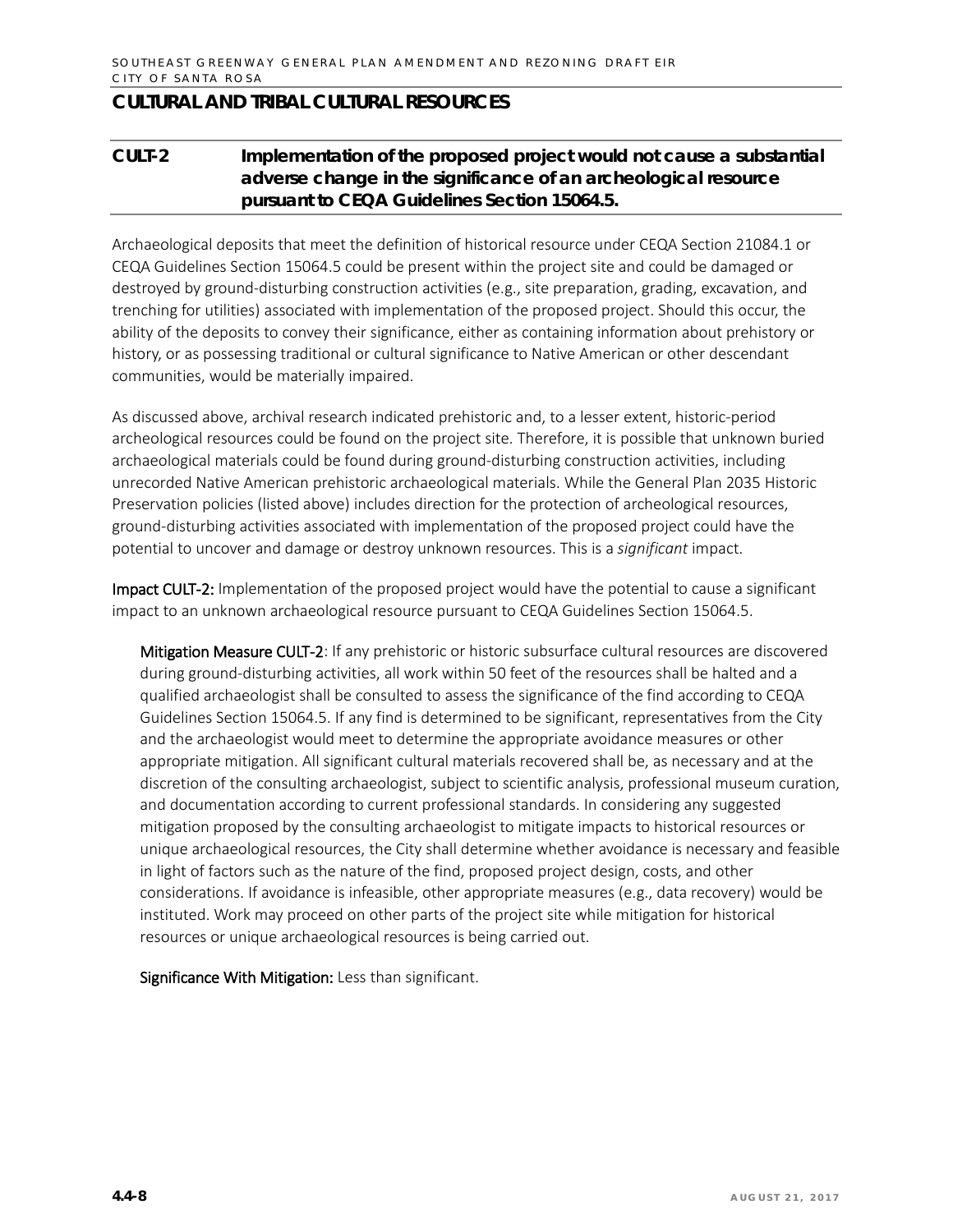### **CULT-3 Implementation of the proposed project would not directly or indirectly destroy a unique paleontological resource or site or unique geological feature.**

As discussed above, although there is no record of paleontological resources on the project site previous research indicated that buried prehistoric archaeological resources are likely to be found within or underneath Holocene-age depositional land forms on the project site. While the General Plan 2035 Historic Preservation policies (listed above) includes direction for the protection of archeological resources, including pre-historic deposits, ground-disturbing activities associated with implementation of the proposed project could disturb unrecorded fossils of potential significance and other unique features could exist; thus, resulting in damage to, or destruction of, unknown paleontological resources or unique geological features. This is a *significant* impact.

Impact CULT-3: Implementation of the proposed project would have the potential to directly or indirectly affect a unique paleontological resources or site, or unique geological feature.

Mitigation Measure CULT-3: In the event that fossils or fossil-bearing deposits are discovered during construction, excavations within 50 feet of the find shall be temporarily halted or diverted. The contractor shall notify a qualified paleontologist to examine the discovery. The paleontologist shall document the discovery as needed, in accordance with Society of Vertebrate Paleontology standards (Society of Vertebrate Paleontology 1995), evaluate the potential resource, and assess the significance of the finding under the criteria set forth in CEQA Guidelines Section 15064.5. The paleontologist shall notify the appropriate agencies to determine procedures that would be followed before construction is allowed to resume at the location of the find. If the project proponent determines that avoidance is not feasible, the paleontologist shall prepare an excavation plan for mitigating the effect of the project based on the qualities that make the resource important. The plan shall be submitted to the City for review and approval prior to implementation.

Significance With Mitigation: Less than significant.

### **CULT-4 Implementation of the proposed project would not disturb any human remains, including those interred outside of formal cemeteries.**

Human remains associated with pre-contact archaeological deposits could exist on the project site and could be encountered at the time potential future development occurs. The associated ground-disturbing activities, such as site grading and trenching for utilities, have the potential to disturb human remains interred outside of formal cemeteries. Any human remains encountered during ground-disturbing activities are required to be treated in accordance with California Code of Regulations Section 15064.5(e) (CEQA), Public Resources Code Section 5097.98, California Health and Safety Code Section 7050.5, and General Plan 2035 Policy HP-A-5, which state the mandated procedures of conduct following the discovery of human remains. Descendant communities may ascribe religious or cultural significance to such remains, and may view their disturbance as an unmitigable impact. Disturbance of unknown human remains would be a *significant* impact.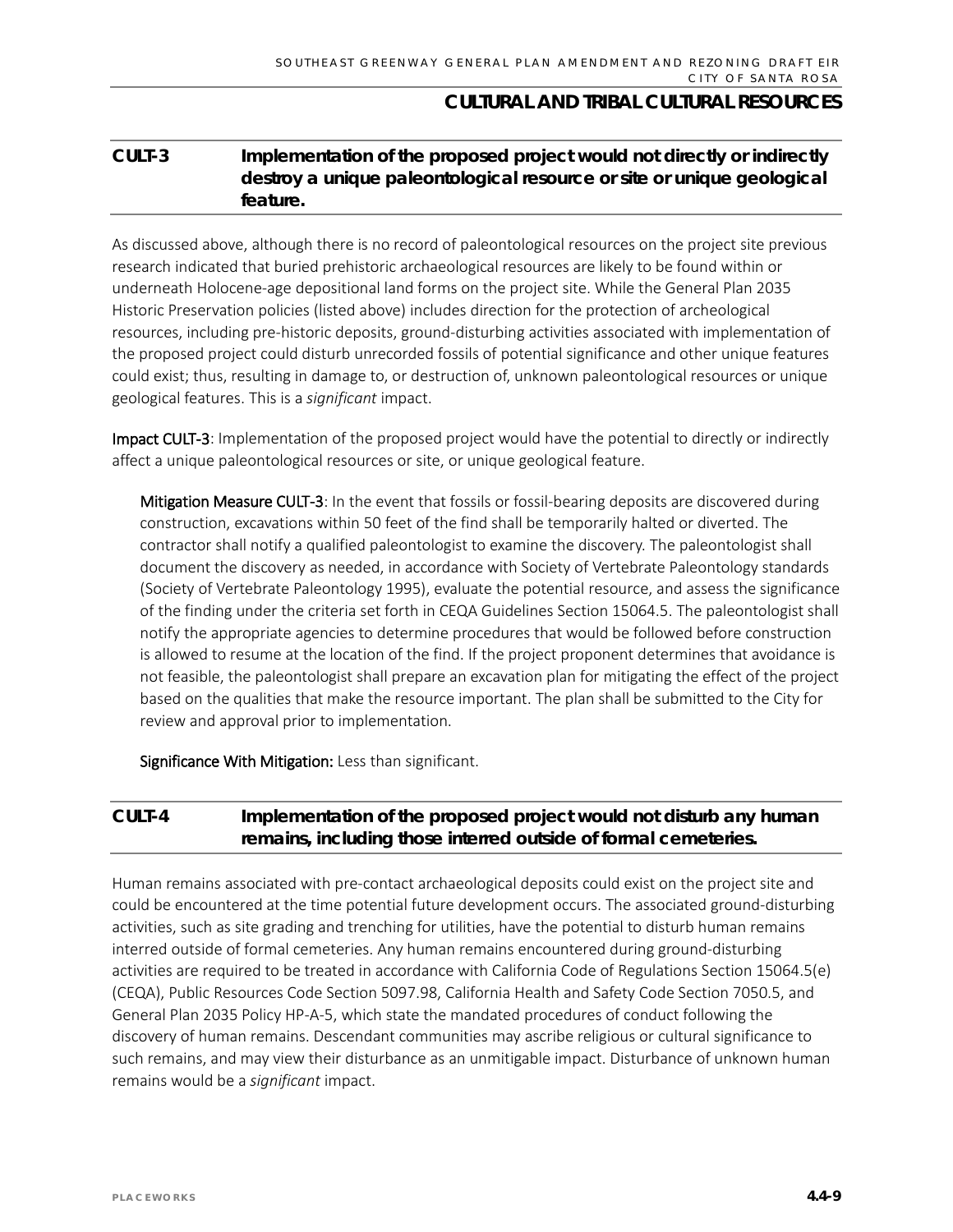Impact CULT-4: Implementation of the proposed project would have the potential to disturb humans remains interred outside of formal territories, the disturbance of those remains could result in a significant impact under CEQA.

Mitigation Measure CULT-4: Procedures of conduct following the discovery of human remains have been mandated by Health and Safety Code Section 7050.5, Public Resources Code Section 5097.98 and the California Code of Regulations Section 15064.5(e) (CEQA). According to the provisions in CEQA, if human remains are encountered at the site, all work in the immediate vicinity of the discovery shall cease and necessary steps to ensure the integrity of the immediate area shall be taken. The Sonoma County Coroner shall be notified immediately. The Coroner shall then determine whether the remains are Native American. If the Coroner determines the remains are Native American, the Coroner shall notify the NAHC within 24 hours, who will, in turn, notify the person the NAHC identifies as the Most Likely Descendant (MLD) of any human remains. Further actions shall be determined, in part, by the desires of the MLD. The MLD has 48 hours to make recommendations regarding the disposition of the remains following notification from the NAHC of the discovery. If the MLD does not make recommendations within 48 hours, the owner shall, with appropriate dignity, reinter the remains in an area of the property secure from further disturbance. Alternatively, if the owner does not accept the MLD's recommendations, the owner or the descendent may request mediation by the NAHC.

Significance With Mitigation: Less than significant.

# **CULT-5 Implementation of the proposed project would not cause a substantial adverse change in the significance of a tribal cultural resource, defined in Public Resources Code Sections, 21074, 5020.1(k), or 5024.1.**

As previously described in Section 4.4.1.1, Regulatory Framework, under subheading "Assembly Bill 52," a TCR is defined as a site, feature, place, cultural landscape (must be geographically defined in terms of size and scope), sacred place, or object with cultural value to a California Native American tribe that is either included or eligible for inclusion in the California Register, or included in a local register of historical resources, or if the City of Santa Rosa, acting as the lead agency, supported by substantial evidence, chooses at its discretion to treat the resources as a TCR.

As discussed under impact discussions CULT-2 and CULT-4, impacts from future development on the project site could impact unknown archaeological resources including Native American artifacts and human remains. Impacts would be reduced to a *less-than-significant* level with implementation of Mitigation Measures CULT-2 and CULT-4.

Therefore, compliance with existing federal, State, and local laws and regulations, and the General Plan 2035 Historic Preservation policies (listed above), would protect unrecorded TCR's on the project site by providing for the early detection of potential conflicts between development and resource protection, and by preventing or minimizing the material impairment of the ability of archaeological deposits to convey their significance through excavation or preservation. Furthermore, implementation of Mitigation Measures CULT-2 and CULT-4 would reduce any impacts to TCR discovered on the project site as a result implementation of the proposed project.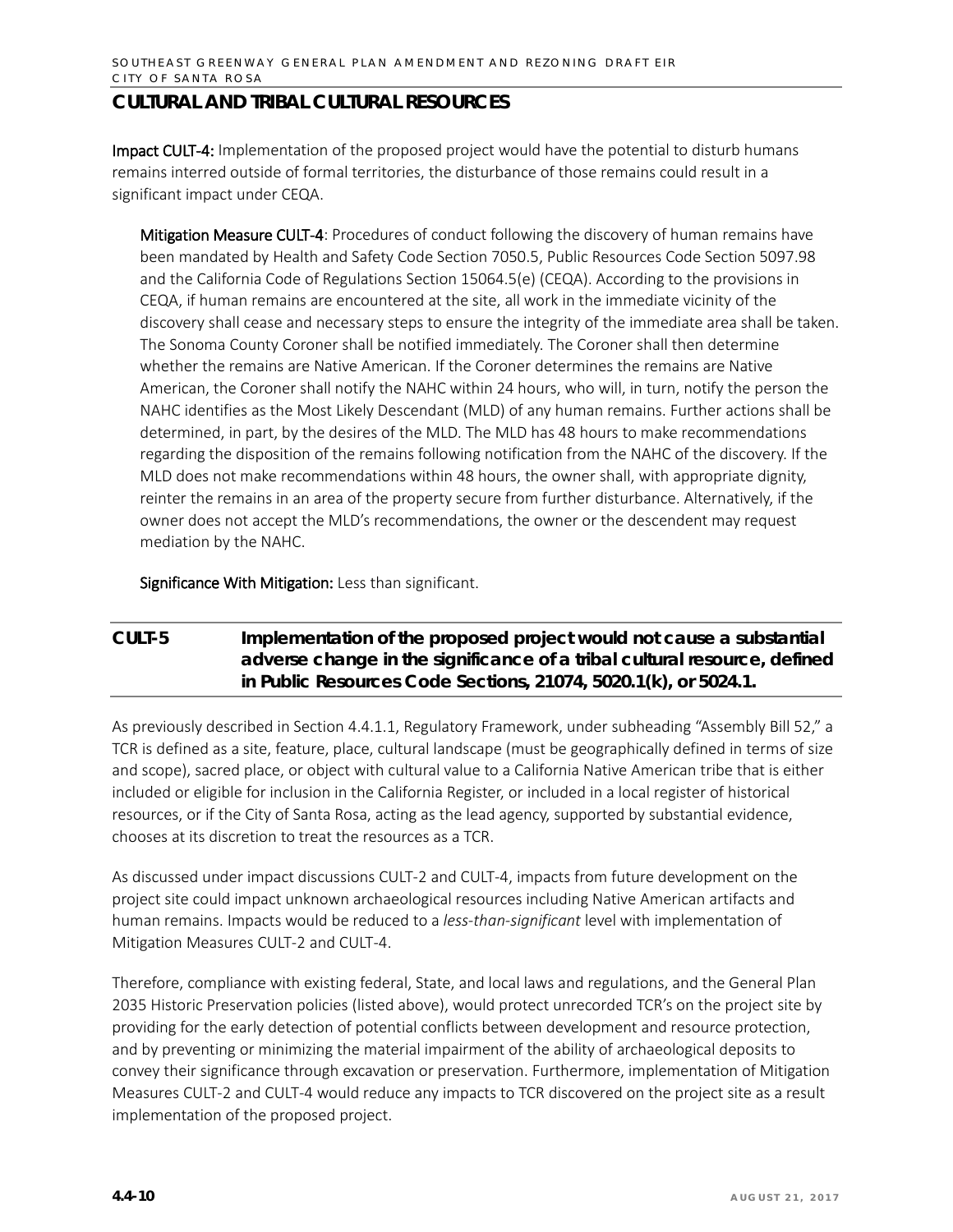Impact CULT-5: Implementation of the proposed project would have the potential to impact TCRs the disturbance of which could result in a significant impact under CEQA.

Mitigation Measure CULT-5a: Implement Mitigation Measure CULT-2

Mitigation Measure CULT-5b: Implement Mitigation Measure CULT-4

Significance With Mitigation: Less than significant.

# **4.4.4 CUMULATIVE IMPACTS**

## **CULT-6 Implementation of the proposed project, in combination with past, present, and reasonably foreseeable projects, would result in less-thansignificant cumulative impacts with respect to cultural resources.**

The methodology used for cumulative impact analysis is described in Chapter 4.0, Environmental Analysis, of this Draft EIR. The cumulative impact for cultural resources includes potential future development under the proposed project combined with effects of development on lands within the Planning Area and region.

Future development under the proposed project, in conjunction with development on lands within the Planning Area, has the potential to cumulatively impact cultural resources including archaeological and paleontological deposits, human remains, and TCRs. As previously discussed, there are no structures on the project site; thus implementation of the proposed project would result in no impact to historic architectural resources. Impacts to archaeological resources, paleontological resources, human remains, or TCRs identified within the project site and implementation of Mitigation Measures CULT-2, CULT-3, CULT-4, and CULT-5 would reduce these impacts to a *less-than-significant* level; implementation of the proposed project would not create or contribute to a cumulative impact on cultural resources. Additionally, the existing federal, State, and General Plan 2035 Historic Preservation policies (listed above) serve to protect cultural resources in the Planning Area. For example, Policy HP-A-1 requires projects to undergo review to determine whether project areas contain known archeological resources, either prehistoric and/or historic-era, or have the potential for such resources. Continued compliance with these regulations and mitigation measures would avoid impacts to historical, archaeological, paleontological resources, human remains, and TCRs to the maximum extent practicable. Therefore, in combination with past, present, and reasonably foreseeable projects, the project would result in a *less-than-significant* cumulative impact with respect to cultural resources.

Impact CULT-6: Implementation of the proposed project, in combination with past, present, and reasonably foreseeable projects, could result in a significant cumulative impact with respect to cultural resources.

Mitigation Measure CULT-6: Implement Mitigation Measures CULT-2, CULT-3, CULT-4, and CULT-5.

Significance With Mitigation: Less than significant.